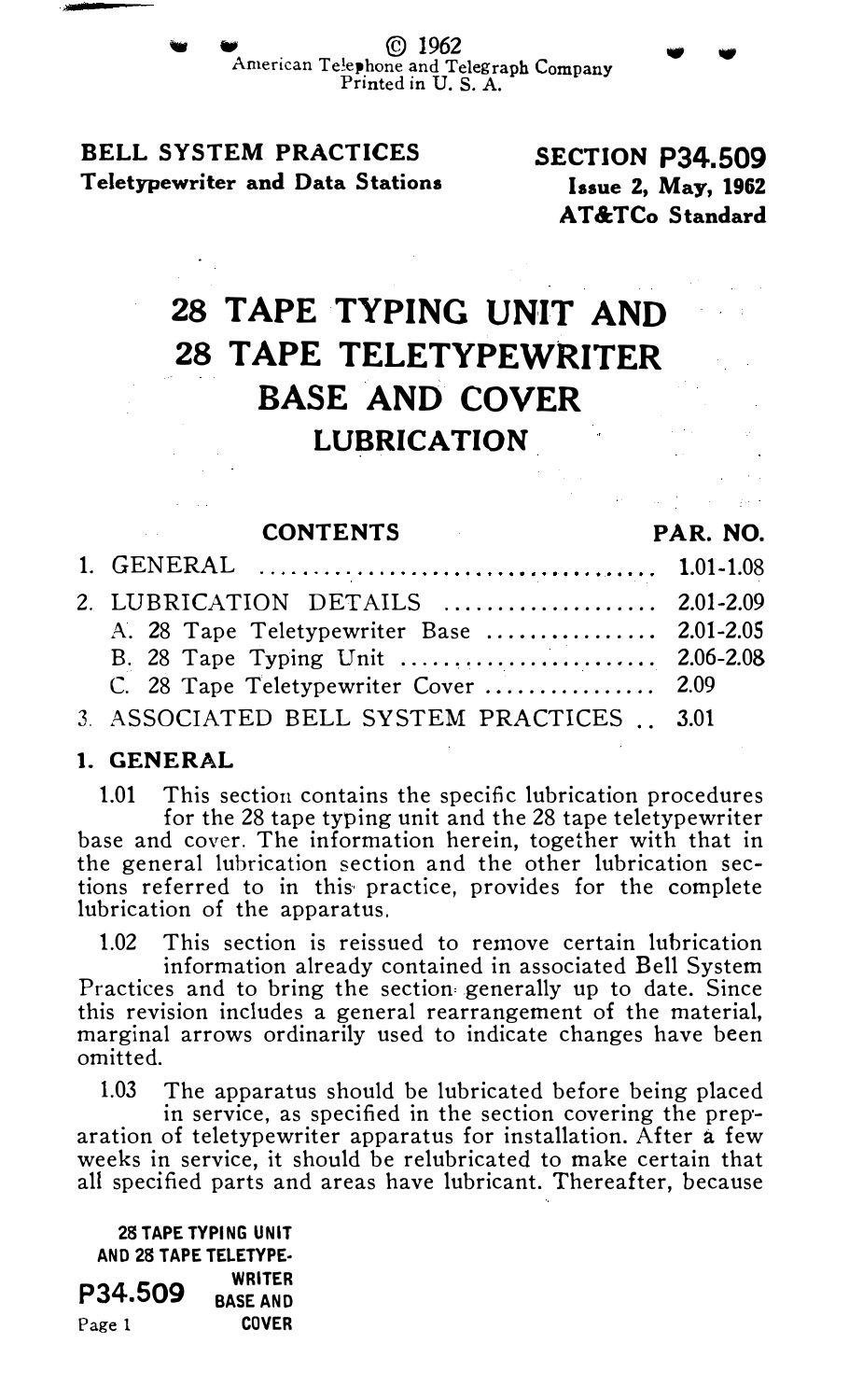of varying conditions at each station, the apparatus should be lubricated as often as specified by local instructions.

1.04 The lubricants to be used and their methods of application are the same as those in the general lubrication

section.

1.05 Certain areas that receive lubricant are illustrated in

Part 2 of this section. Instructions that accompany the drawings consist of an abbreviated direction (lubrication symbol), the specific area (e.g., pivot), and the part (e.g., key). The following are the lubrication symbols and their meaning as used in this section :

#### Symbol

··

#### Meaning

 $\Omega$ Apply 1 drop of oil

02 Apply 2 drops of oil

s Saturate with oil

G Apply a thin film of grease (see note)

Note: In addition to the preceding directions and the general lubrication instructions, a thick coat of grease should be applied to all gears.

1.06 28 Tape Teletypewriter Base: Since this base is essentially the 28 typing reperforator base of the keyboard send-receive design with modifications to accommodate the 28 tape typing unit, most of the lubrication procedures are the same for both bases. These common procedures are listed in Part 2 of this section, which also contains the lubrication directions peculiar to the 28 tape teletypewriter base.

1.07 28 Tape Typing Unit: Since this unit is essentially the 28 single-magnet typing reperforator without the tape perforating mechanism and with a modification of the tape guide and tape-feed mechanisms, most of the lubrication procedures for the 28 tape typing unit are the same as those for the similar 28 typing reperforator. These common procedures are listed in Part 2 of this section, which also contains those lubrication directions peculiar to the 28 tape typing unit.

1.08 28 Tape Teletypewriter Cover: The cover should be lubricated in accordance with the procedures shown in the applicable illustrations in Part 2 of this section.

I I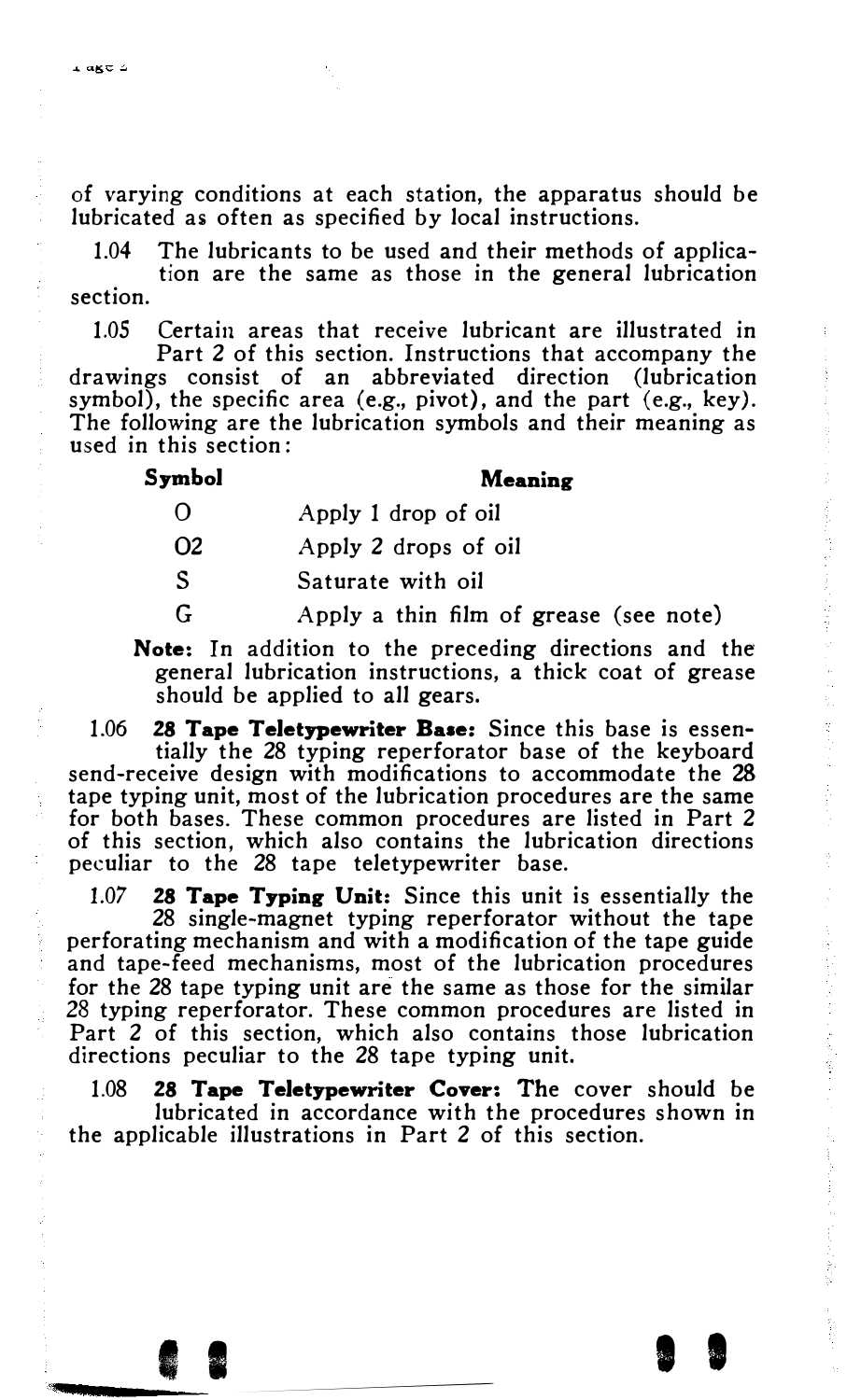## 2. LUBRICATION DETAILS

- ..

#### A. 28 Tape Teletypewriter Base

2.01 The following mechanisms should be lubricated as specified for the base of the keyboard send-receive design in the Bell System Practice containing the lubrication procedures for the 28 typing reperforator base (KSR and RO).

. .

- (I) Spacebar Mechanism
- (2) Keylever Mechanism
- (3) Break Lever Mechanism
- (4) Codelever Mechanism
- (5) Codebar and Lockbar Mechanisms
- (6) Nonrepeat Lever Mechanism
- (7) Contact Box
- (8) Transfer Bail Mechanism
- (9) Transfer Lever Mechanism
- (10) Function Clutch Mechanism
- (11) Local Tape Feedout Mechanism
- (12) Shaft Mechanism
- (13) Universal Bail Latchlever
- (14) Locking Bail Mechanism
- (15) Codebar Bail Mechanism
- (16) Codelever Universal Bail Mechanism
- (17) Lockbar Latch Mechanism.
- (18) Electrical Line Break Mechanism
- (19) Tape-out Switch Mechanism
- (20) Character Counter Mechanism

2.02 In addition to the mechanisms listed in 2.01, the parts illustrated in 2.03 to 2.05, inclusive, should be lubricated as indicated therein.

|                       | <b>28 TAPE TYPING UNIT</b> |  |  |
|-----------------------|----------------------------|--|--|
| AND 28 TAPE TELETYPE- |                            |  |  |
|                       | <b>WRITER</b>              |  |  |
| P34.509               | <b>BASE AND</b>            |  |  |
| Page 3                | COVER                      |  |  |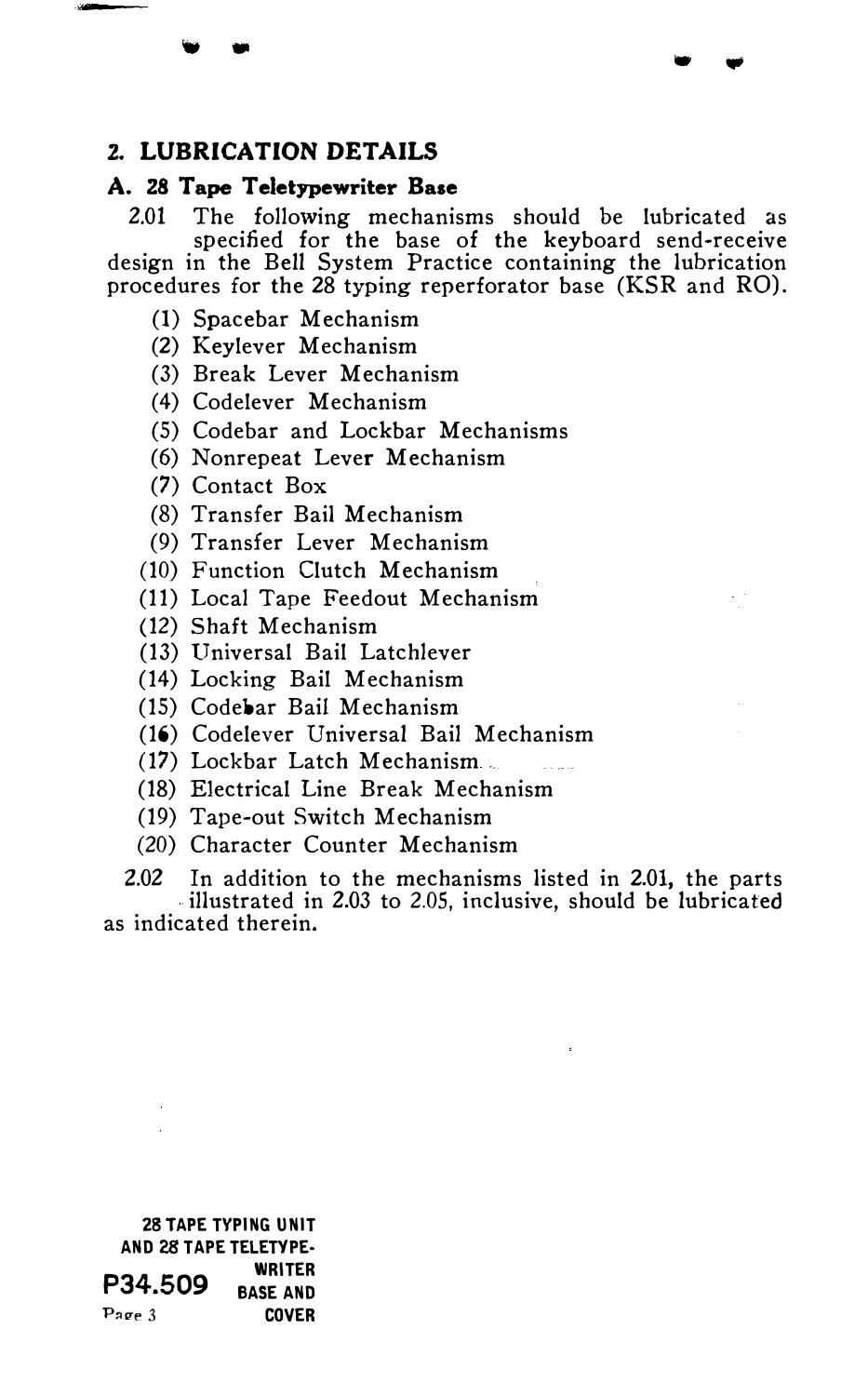ĸ





140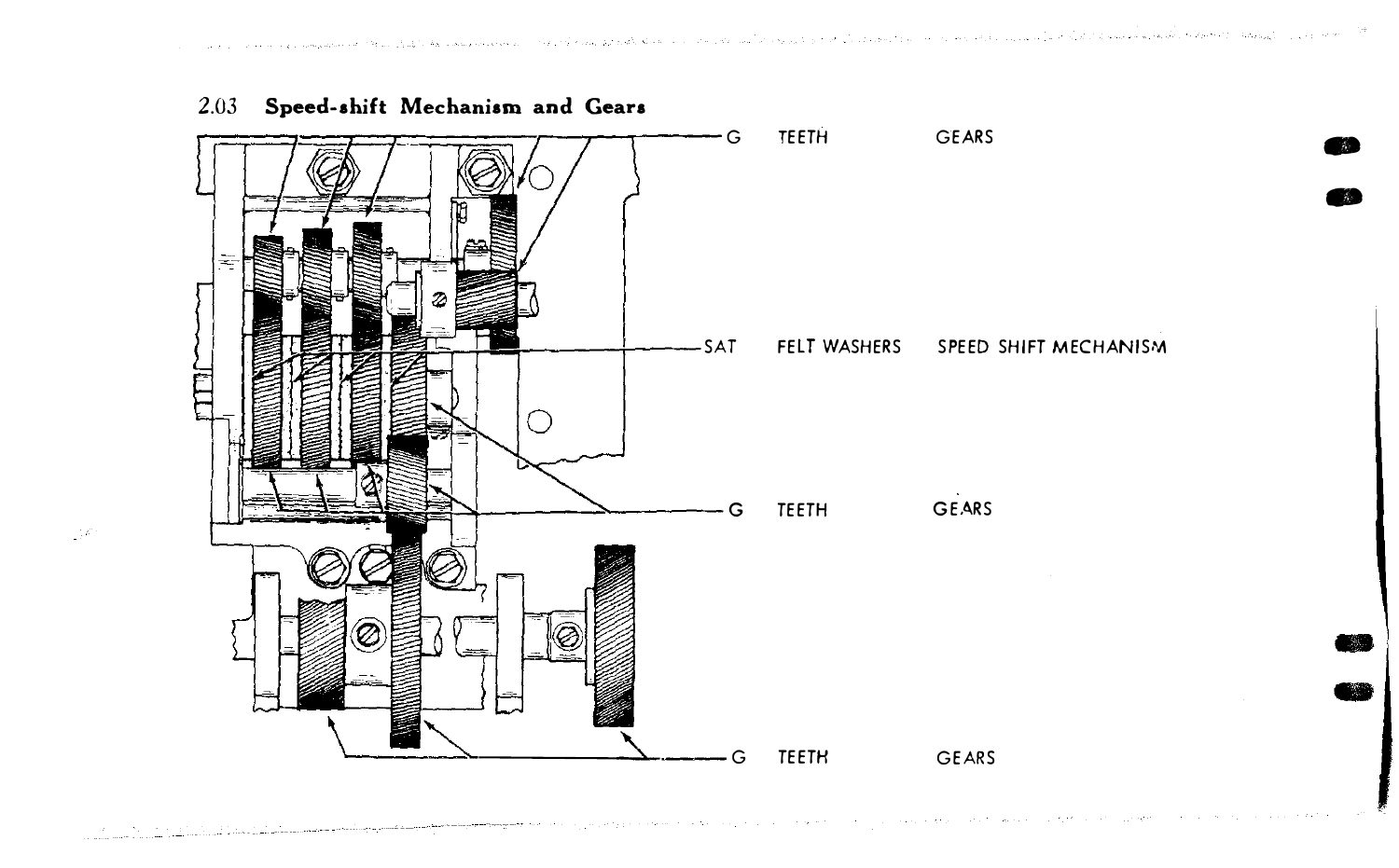

2.04 Speed-shift Linkage

28 TAPE TYPING UNIT AND 28 TAPE TELETYPE-**WRITER** P34.509 **BASE AND COVER**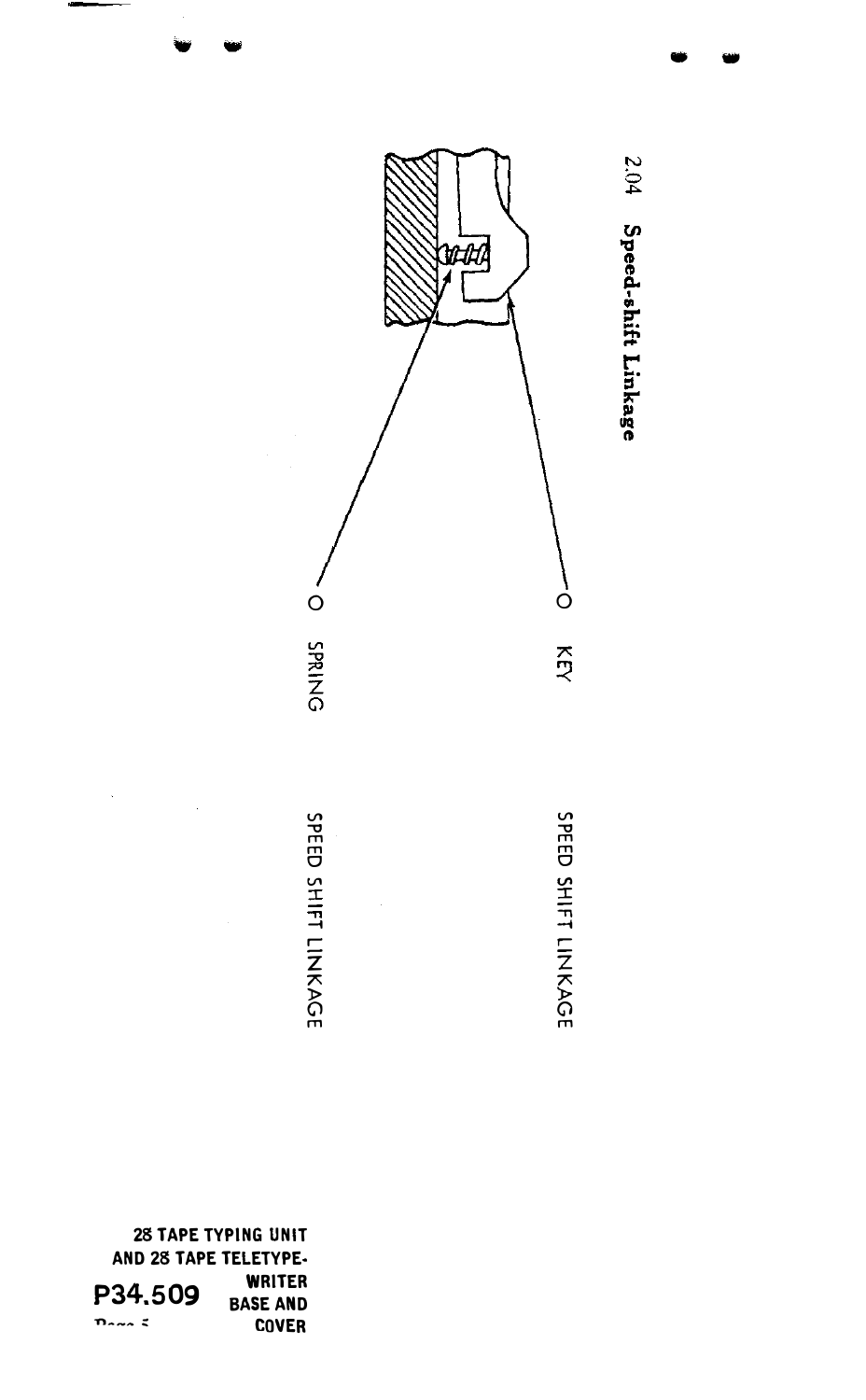

Report Follows

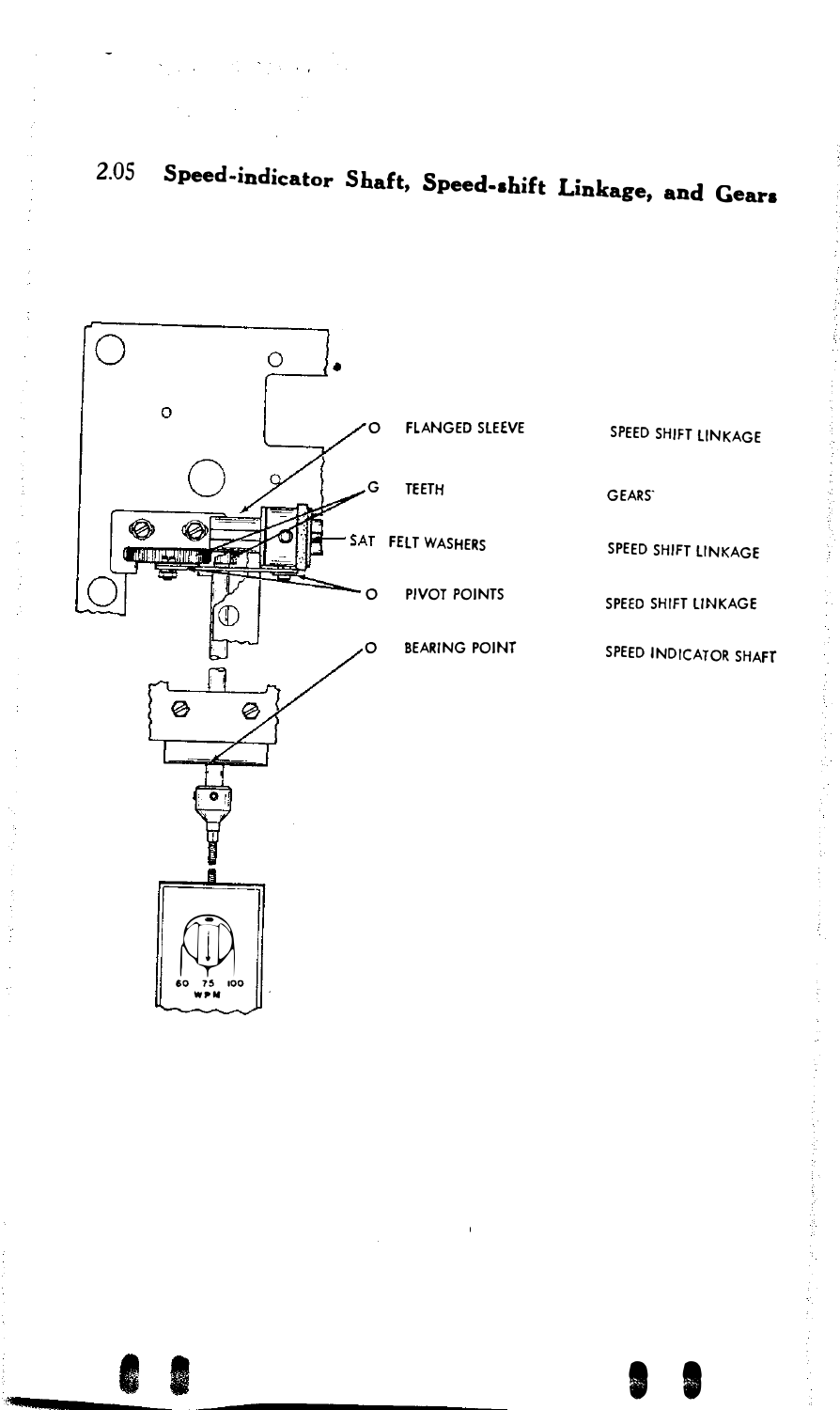### B. 28 Tape Typing Unit

2.06 The following mechanisms should be lubricated in accordance with the Bell System Practice containing the lubrication procedures for the 28 single-magnet typing reperforator.

w w

- (1) Ribbon-feed Mechanism
- (2) Rotary-positioning Mechanism
- (3) Selecting Mechanism
- (4) Range Finder Mechanism
- (5) Transfer Mechanism
- (6) Pushbars
- (7) Main Shaft Mechanism
- (8) Function Box Mechanism
- (9) Axial-positioning Mechanism
- (10) Detent Assemblies
- (11) Printing Mechanism
- (12) Rocker Bail Mechanism
- (13) Function Cam-clutch Trip Mechanism
- (14) Main Shaft and Jack Shaft Mechanisms
- 2.07 In addition to the mechanisms listed in 2.06, the tapefeed mechanism should be lubricated as indicated in 2.08.

28 TAPE TYPING UNIT AND 28 TAPE TELETYPE· WRITER<br>P34.509 BASE AND Page 7 COVER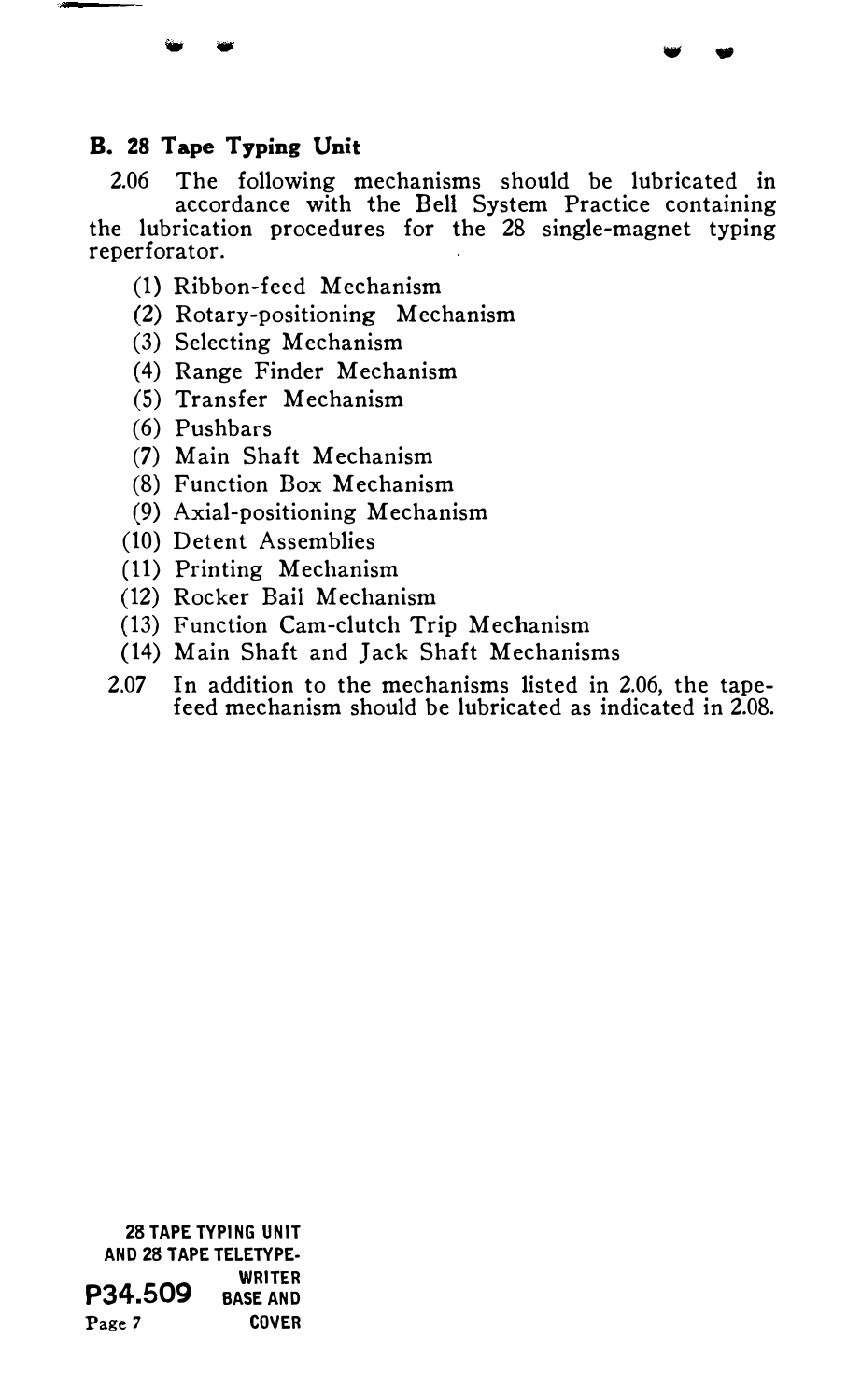

こうしゅ しょうじゅう かいかん しゅうきょう あから こうぼうきょう ハンド

化乙基苯基 医心包的 医二乙酸 医二乙酸 医二乙酸 医二乙酸 医二乙酸 医白色 医血管 医心包 医二次反应 医阿尔德氏试验检尿道 医血管 医血管 医血管 医血管 医心理学 医心理学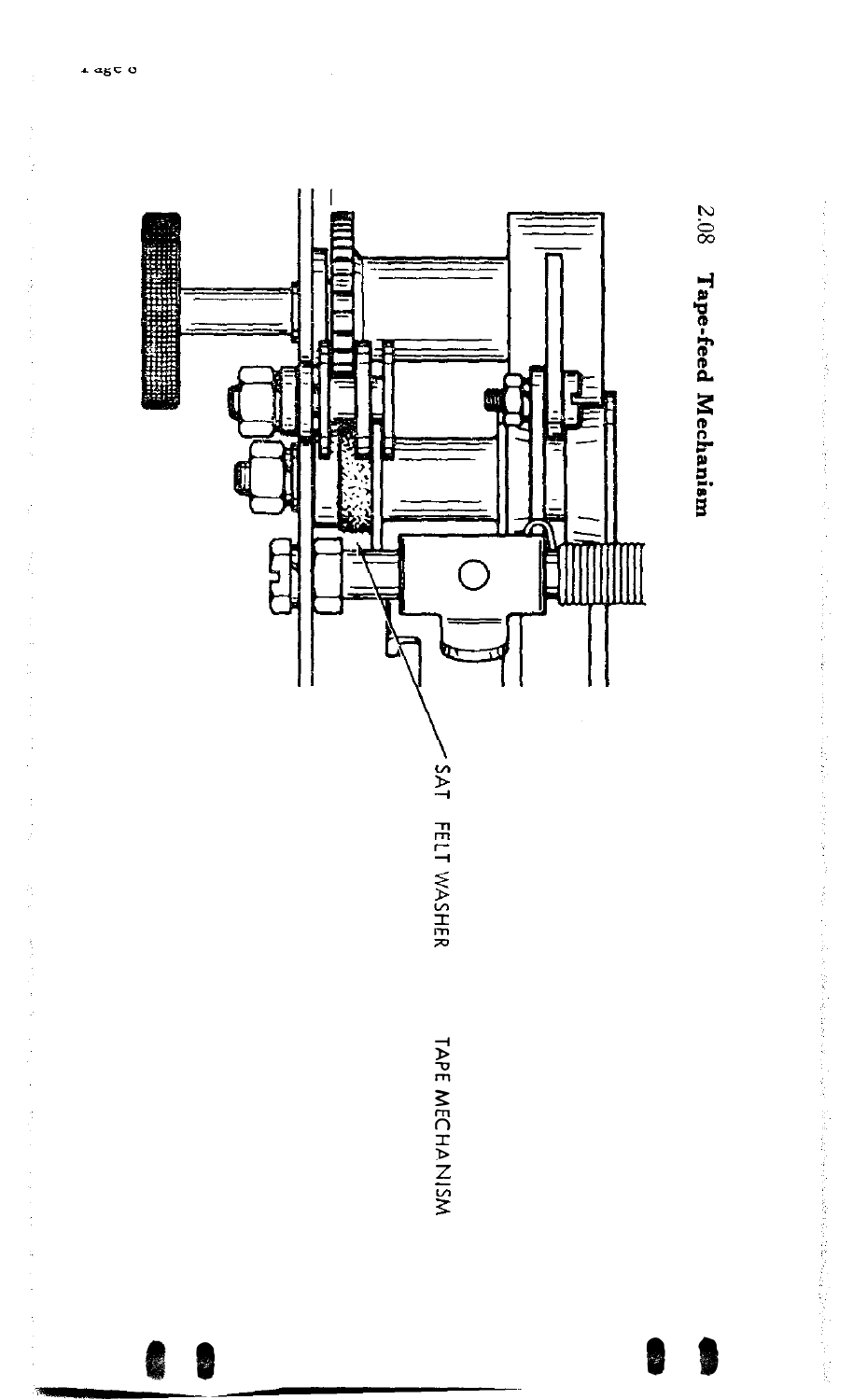$\mathbf{v}$  .

## C. 28 Tape Teletypewriter Cover

2.09 Locking Mechanisms and Door Hinge and Latches

. .



28 TAPE TYPING UNIT AND 28 TAPE TELETYPE-**P34.509** BASE AND<br>Page 9 COVER Page 9